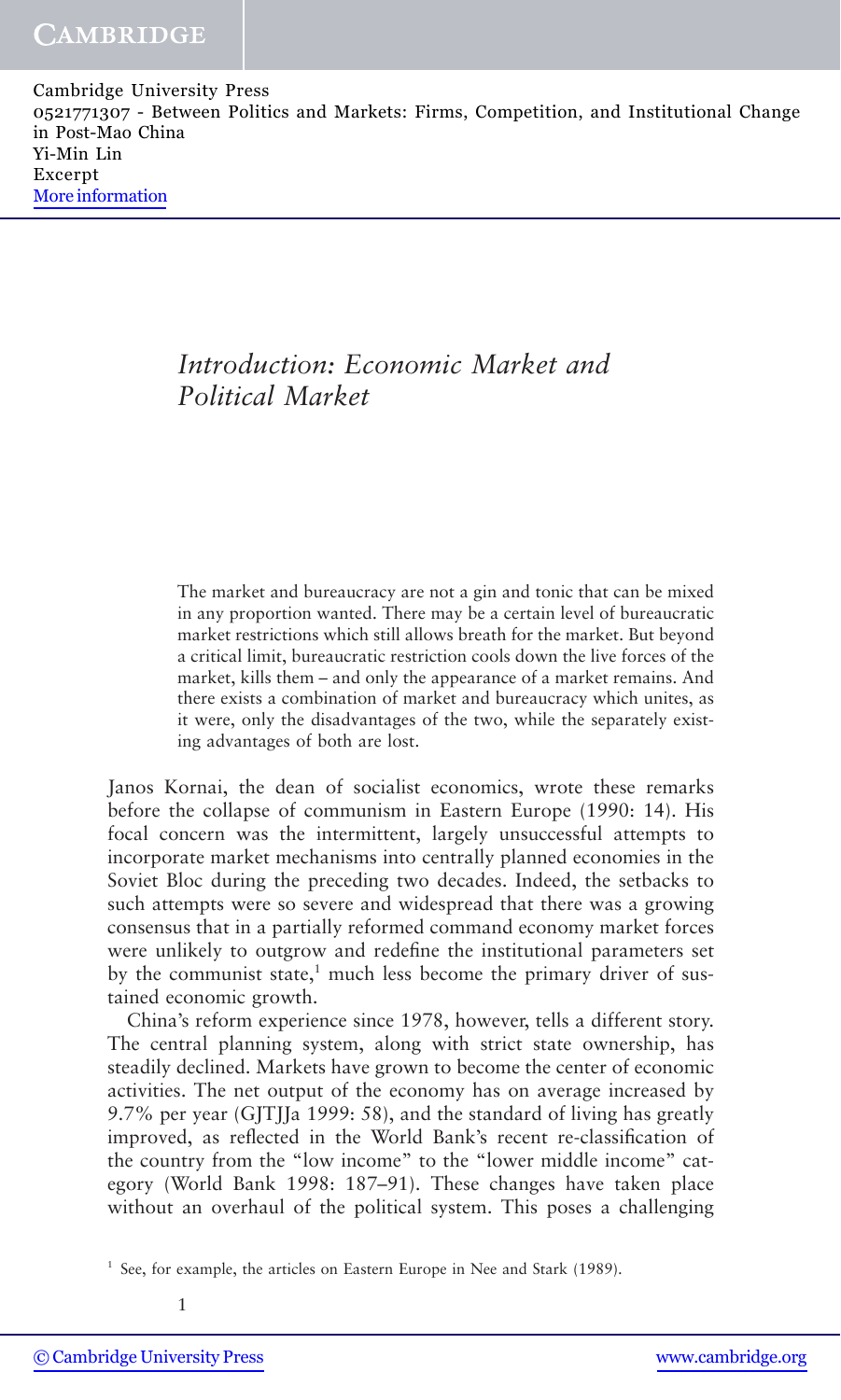Cambridge University Press

0521771307 - Between Politics and Markets: Firms, Competition, and Institutional Change in Post-Mao China Yi-Min Lin Excerpt

[More information](http://www.cambridge.org/0521771307)

## 2 *Between Politics and Markets*

question: What has driven and sustained marketization in the shadow of bureaucratic interests, habits, and restrictions while keeping the economy from being trapped in the worst of the two worlds described by Kornai?

A further intriguing twist in China's recent economic transformation is that it has been accompanied by a significant growth of political corruption and, relatedly, rent-seeking activities.<sup>2</sup> In 1995, for example, Chen Xitong, Mayor of Beijing and a member of the Politburo of the Chinese Communist Party (CCP hereafter), was arrested (along with a number of his deputies) on corruption charges (*RMRB*, July 3, 1995). In 1998, Luo Ji, Director of the Anti-Corruption Bureau,<sup>3</sup> was removed from office for making illicit use of illegal funds uncovered in the Bureau's investigations (*RMRB*, March 11, 1999). In 1999, Cheng Kejie, a vice chairman of the Standing Committee of the National People's Congress, was arrested (and later executed) for taking bribes in return for granting, among other things, government contracts, quotas, and loans (*China Daily*, August 23, 2000, September 15, 2000). The diversion of public authority and assets as represented by these high-profile cases has become so widespread and deep-seated throughout the state apparatus that CCP leaders have openly recognized the seriousness of the problem, calling the fight against it a matter of "life and death" for the communist state (*RMRB*, February 27, 1998).

Political economists have long argued that pervasive corruption and rent seeking are detrimental to economic growth (e.g., Krueger 1974; Myrdal 1968; Olson 1982; Tullock 1967). They have substantial evidence to point to, ranging from economic retardation in many developing countries to stagnation and decline in some industrialized economies. How, then, should the contrast between their argument and what has happened in China during the past two decades be explained?

This book seeks to address these puzzles by analyzing the mechanisms – causal processes (Elster 1989) – of economic institutional change. I focus on the industrial sector – the largest contributor to China's eco-

<sup>&</sup>lt;sup>2</sup> Political corruption refers to illicit use by government officials of public authority and assets for private purposes (Nye 1967; Rose-Ackerman 1978: 7). Rent seeking has to do with the socially costly pursuit of redistributive gains (e.g., monopoly profit) (Tollison 1982). Rent seeking may or may not involve political corruption, as it may take place within the confines of existing regulations or in the "gray area" between legal and illegal behavior. In this study, however, I will use the more encompassing term "favor seeking" to describe the exchange relations between state agents and economic actors. See the discussion below.

The Anti-Corruption Bureau operates under the People's Supreme Procuratorate. Along with the Ministry of Supervision and the Central Discipline Inspection Commission of the CCP, it is one of the major internal watchdog agencies of the Chinese state.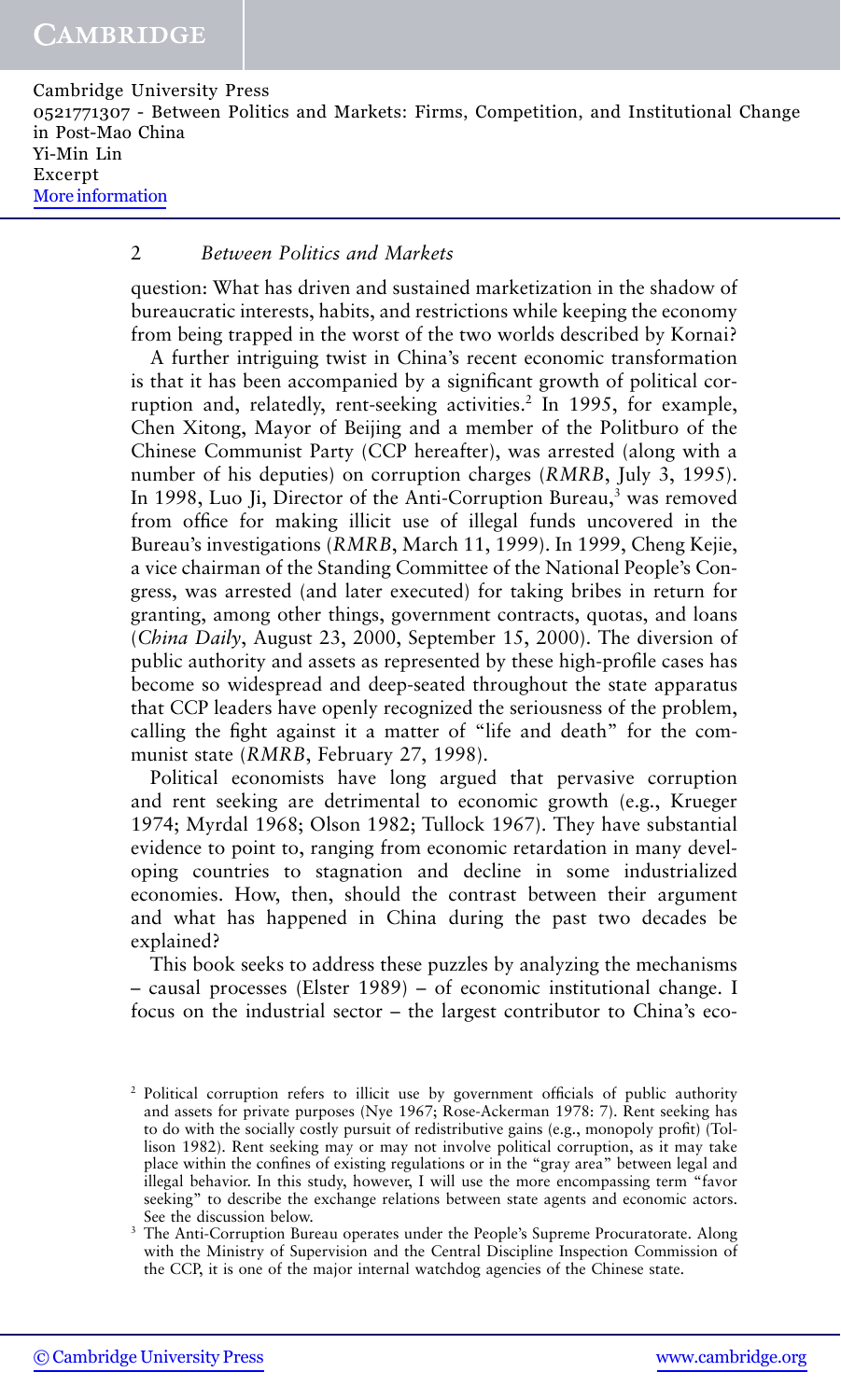#### *Introduction* 3

nomic output,<sup>4</sup> and examine the forces that have shaped the paces, strategies, and outcomes of the transition of industrial firms from the plan to the economic space outside it.<sup>5</sup> The lead question of my investigation is how the competitive advantage of firms has been formed in two emergent markets, the economic and the political. The economic market involves the exchange of goods, services, and factors (capital, labor, and land) among economic actors. In the political market,<sup>6</sup> state-controlled resources, opportunities, and exemptions from societally shared liabilities are exchanged by state agents with each other and with outsiders for self-defined purposes – especially for private gain – that often deviate from publicly announced agenda of the state.7 Neither market was highly developed in the Mao era (1949–76). Both are pervasive today. An account of their growing role in shaping the behavior and performance of firms thus sets the stage for a close examination of why and how these markets have evolved from a system of central planning and ideological control, how the rules of the economic game have been redefined along the way, and why the economy has steadily grown despite the state's increasing inability to maintain its own organizational health.

## Competing to Win

A central feature of post-Mao China is that the economic landscape has become increasingly crowded and competitive. From 1978 to 1998, the number of industrial enterprises rose from 1.2 million to nearly 8 million (GJTJJa 1987: 233, 1999: 421; ZGXZQYNJBJWYH 1988: 573). Most of the newly formed enterprises are domestically funded, but foreign investors have also entered the scene and steadily increased their presence since the adoption of the "open door policy" in 1979. By the end of 1997, the total number of foreign capital enterprises was in the order

<sup>4</sup> In 1998 the industrial sector contributed 42.2% of China's gross domestic product (GDP) (GJTJJa 1999: 13).

 $5$  In this study, the term "firms" is used interchangeably with "enterprises" and "economic organizations" to refer to for-profit organizations that transform inputs into output.

<sup>&</sup>lt;sup>6</sup> The notion of a political market is sometimes used in studies of vote manipulation and swapping in the West (e.g., Pelzman 1990; Ramseyer and Rosenbluth 1993; see also Mueller 1989 and North 1990). As I will show below, the political market that has emerged in post-Mao China is not driven and constrained by competitive party politics. Rather, it involves a wide range of state action beyond voting and thrives on favor exchange through diffused social networks.

 $\frac{7}{7}$  By state agents I mean functionaries of the government and the CCP who have varying levels of authority in the three areas mentioned here. They are also referred to as "officials" in this book. Managers of public enterprises, along with private entrepreneurs, are regarded as "economic actors" in that they do not have allocative and regulatory authority beyond their own organizational boundaries.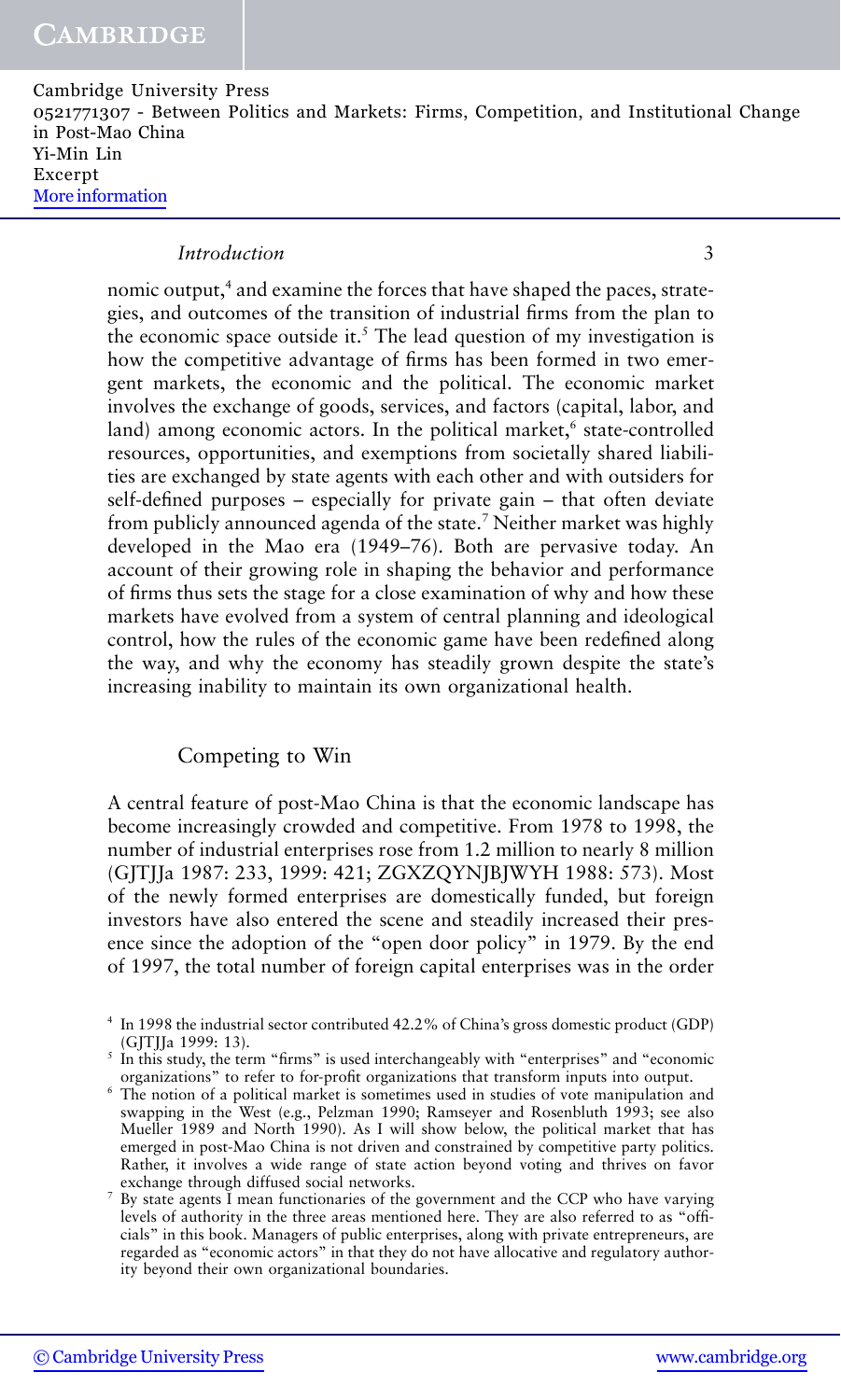## **CAMBRIDGE**

Cambridge University Press 0521771307 - Between Politics and Markets: Firms, Competition, and Institutional Change in Post-Mao China Yi-Min Lin Excerpt [More information](http://www.cambridge.org/0521771307)

#### 4 *Between Politics and Markets*

of 300,000, including those set up by over three hundred *Fortune* 500 corporations (BJWYH 1998: 9). Starting from the manufacture and retail of low-end consumer goods, the newcomers have gradually made their way into almost all the other economic sectors, competing directly with existing enterprises and with each other in input supplies and output sales. After more than two decades of disappearance, marketing made a comeback in the spring of 1979, when the Shanghai TV station aired a commercial for the Swiss watchmaker Rado (*BJWB*, March 14, 1999). Since then advertisements have multiplied and flooded the mass media and other channels of communication. New domestic brands such as Changhong (electronic products), Haier (household electrical appliances), and Wa Ha Ha (food and beverages), along with Coca Cola, Kodak, 555, and their likes, have become widely recognized names.

This sea change has captured the attention of analysts. A group of economists has developed a theory, referred to below as the "economic competition thesis," to explain the central role of competition in driving China's recent economic growth and institutional change.<sup>8</sup> They argue that growing competition in product and factor markets developed from the periphery of central planning has drawn increasing numbers of enterprises from the plan to market-oriented economic activities by rewarding those that can make efficient use of resources and penalizing those that fail to do so.

Together with interfirm competition in product and factor markets, however, there has grown another type of competition – that between local governments. Many of the enterprises formed in the reform are "owned" by local governments and operate outside the central plan. Their growth and competitiveness have drawn greatly on the resource support, regulatory flexibility, and managerial incentives provided by their owners. Before the plan's demise in the mid-1990s,<sup>9</sup> many local governments even used their administrative power to back local enterprises against nonlocal ones in what has been described in Chinese media as "raw material wars" – fierce competition for locally produced industrial inputs that were in short supply, such as cotton, silkworm cocoon, tobacco leaves, and wool (e.g., *RMRB*, July 21, 1986, December 17, 1986, April 22, 1988, August 12, 1989). Following the example of cen-

<sup>8</sup> For elaborate accounts of this view, see Jefferson and Rawski (1994a, 1994b), Naughton (1992b, 1994a, 1994b, 1995a), McMillan and Naughton (1992), and Rawski (1994a, 1994b, 1995, 1999).

<sup>&</sup>lt;sup>9</sup> In October 1992 the 14th CCP Congress formally abandoned the traditional emphasis on central planning and redefined China's transforming economy as moving in the direction of a "socialist market economy." In 1993 and 1994, the CCP spelled out detailed plans to bring this vision to reality, which were accompanied and followed by a constitutional amendment and a host of new laws and regulations aimed at clearing up the remains of central planning. See *RMRB* (December 12–14, 1998) for a chronology of the sequence of relevant events.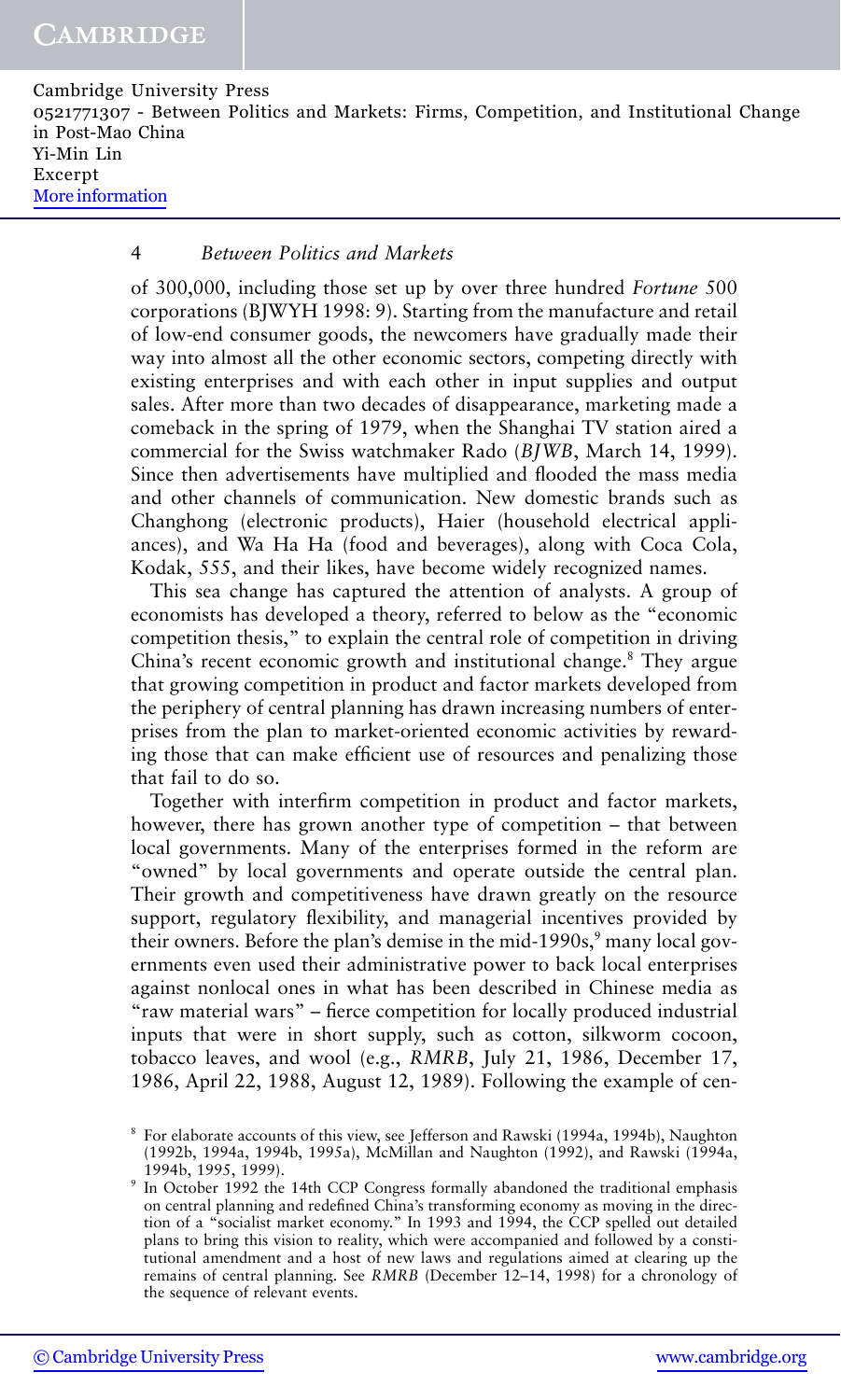### *Introduction* 5

trally designated special economic zones in southern coastal areas, lower level governments have also established within their own jurisdictions various special policy enclaves, totaling 4,210 in 1997 (*RMRB*, January 23, 1998), to compete for investment, technology, and other resources from domestic and international sources.

In view of these developments, some scholars have proposed another explanation, which I call the "local developmental state thesis," to account for the driving forces behind the transition of enterprises from the plan to markets.10 It is mainly concerned with the responses of local governments to the incentives created by fiscal decentralization during the reform, which has significantly strengthened the tie between local officials' financial and career rewards and the growth of local government revenue. According to this theory, efforts to expand the revenue base have led local officials to mobilize resources and bend existing rules for local enterprises' market-oriented activities that compete with those promoted by governments in other localities. The result is a weakening of commitment to the plan and a broadening of avenues to markets.

These contrasting views highlight two different drivers of economic change: market and hierarchy, which Charles Lindblom (1977) defines as being based on exchange relations and authority relations respectively. The economic competition thesis emphasizes the push-and-pull effects of cumulative competitive forces generated by the self-arranged exchanges of firms in product and factor markets. The local developmental state thesis recognizes the increasing market orientation of firms' activities and extends the notion of competition to interlocality interactions. Nevertheless, it focuses on the relationship between firms and local governments and treats it as a principal-agent issue involving control, monitoring, and incentives under restructured authority relations, rather than as a market phenomenon.

I see both views as capturing important aspects of reality and, despite the tension between them, complementing each other. Drawing on the insights from these views, this study seeks to cast light on what lies between them – i.e., the relationship between market and hierarchy, which I think holds a key to understanding the economic change in post-Mao China. I argue that market may be embedded in hierarchy and erode its foundation from within, instead of being spatially separated from it. In the reform era exchange relations have grown not only among economic actors, but also under hierarchical settings of interaction – between economic actors and state agents and among state agents themselves. It is the concurrent growth and mutual reinforcement of exchange

<sup>&</sup>lt;sup>10</sup> There are differences, though, in the focus of analysis among various studies sharing this view. For details, see Byrd and Lin (1990), Lin (1995), Oi (1992, 1995, 1999), Montinola, Qian, and Weingast (1995), Qian and Xu (1993), and Walder (1995a, 1998).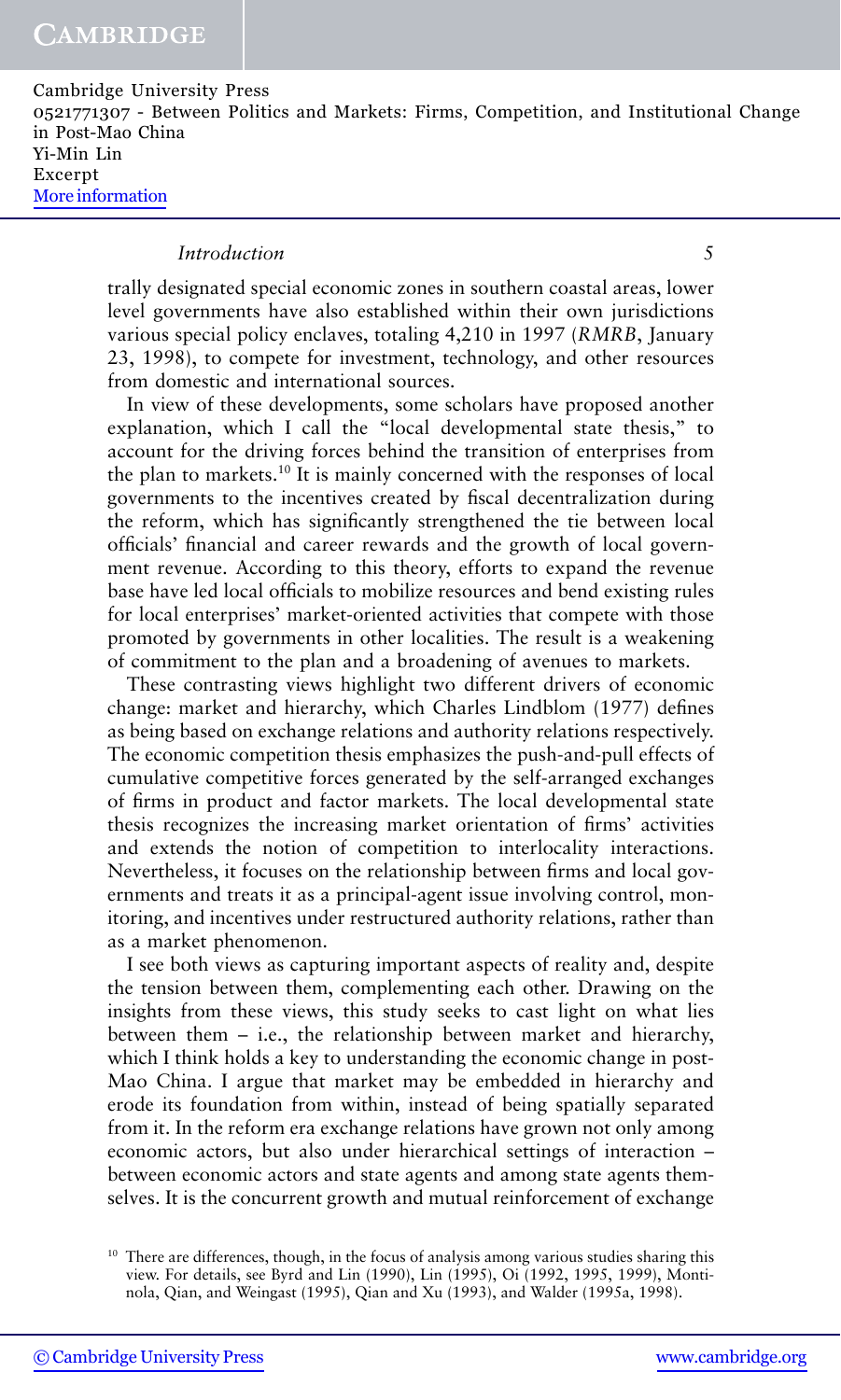### 6 *Between Politics and Markets*

relations in the economic and political processes that have driven much of the observed changes in China since 1978.

The working hypothesis that I use to develop a further explanation is the following: In the reform era, effective manipulation of state action – i.e., making gains from ad hoc favorable treatment by the state – constitutes a necessary condition for the success of firms. By scrutinizing evidence that confirms, qualifies, or contradicts this hypothesis, I search for clues to understanding a central feature of the post-Mao Chinese political economy. That is, the communist state has been transformed from the central leadership's tool of social engineering, guided by ideology and organized through close-knit authority relations (Schurmann 1968), to a marketlike place where the center loses coherent control and public authority and assets are extensively traded by state agents at various levels for self-defined purposes.

To see how this change has been related to the behavior and performance of industrial firms and what such a relationship reveals about the mechanisms of economic institutional change, it is important to take a look at the influence of state action on the distribution of advantages and disadvantages among firms before and since the reform.

## Particularism under the Plan

The constraints and opportunities that firms face in their environments have a direct bearing on the selection and outcome of their strategies. In modern society the road to a firm's success may be seen as originating from two major sources: interaction among economic actors, and actions of the state. Identifying promising opportunities for value creation, making productive use of resources through coordinated efforts of employees, and realizing intended gains through smooth transactions with suppliers and buyers are among the important factors that contribute to the ability of a firm to excel. On the other hand, because the state usually allocates considerable amounts of financial, physical, and human resources, regulates economic opportunities, and distributes societally shared obligations (such as the costs for providing public goods and fixing negative externalities), differential treatment by the state in these aspects may significantly tilt the balance of gains among firms. Therefore, unless the state is impartial to all firms, variations in the direction and impact of state action are of great relevance to how firms behave and fare.

For over two decades after the "socialist transformation" in the mid-1950s, the influence of state action on the choices and rewards among Chinese enterprises was so overwhelming that the role of independent decisions and actions by economic actors was reduced to a minimum.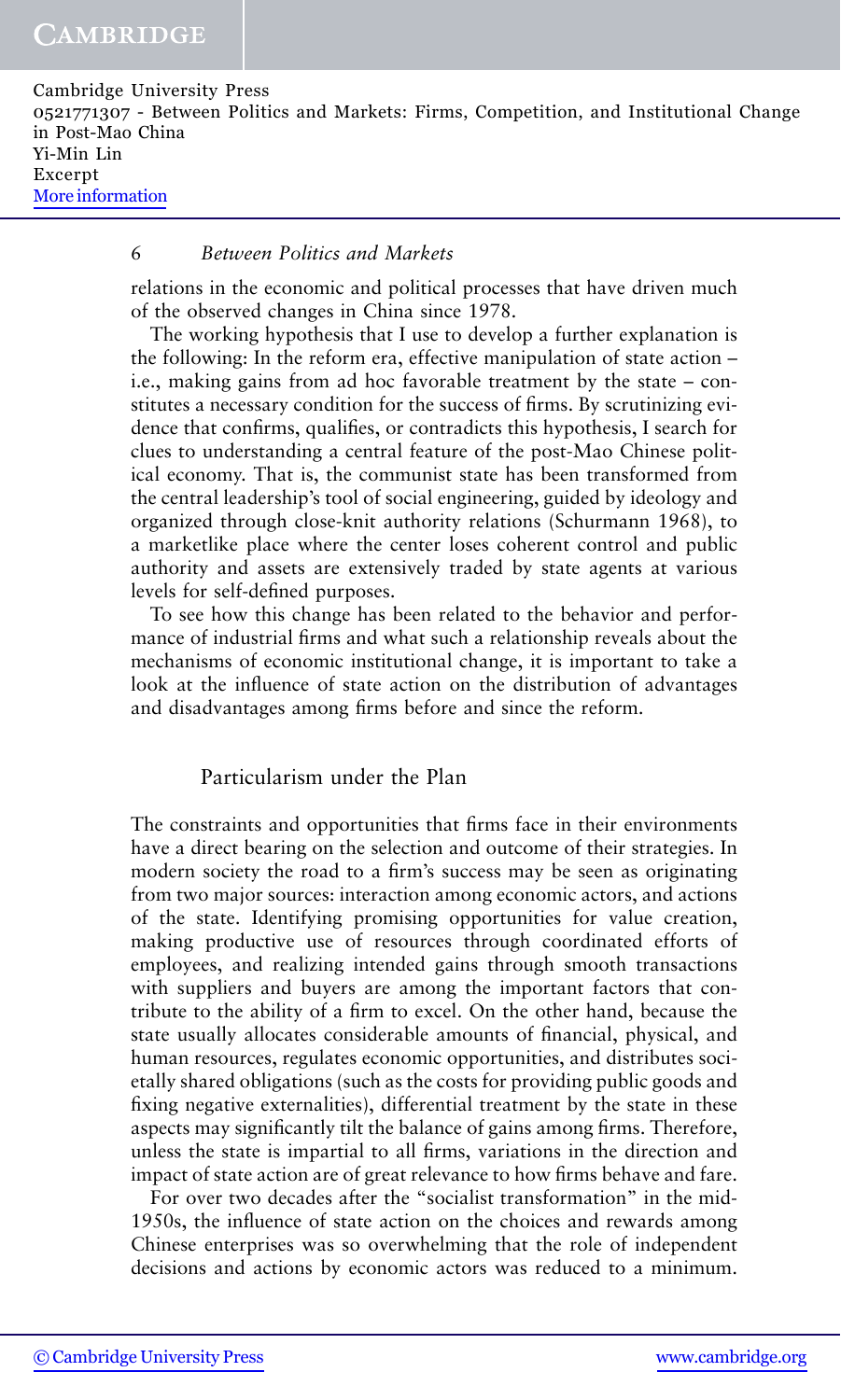#### *Introduction* 7

Under the central planning system, the state monopolized the allocation of all the economic resources and opportunities and tightly controlled the decision making regarding their use. Enterprises with high priority in the pecking order of centralized resource allocation were systematically better accommodated in the supply of factors and material inputs, given generally more favorable terms of trade, and granted more generous packages of financial and material rewards for their employees, than enterprises with low status.<sup>11</sup> The former included large, centrally controlled capital goods producers in the state sector; the latter were represented by small, locally controlled consumer goods producers in the so-called "collective" sector (Eckstein 1977; Solinger 1991a; Walder 1986).

Although vertical bargaining existed between enterprises and their supervising authorities, it was mainly pursued as a way for enterprises to finesse for breathing space by maintaining a certain level of organizational slack rather than to maximize financial returns (Rawski 1975). Whether an enterprise could be upgraded to a higher status in the hierarchy of resource allocation was mainly a matter of the interaction between different administrative levels of the state rather than between the enterprise and its supervising authorities (Granick 1990; Lieberthal and Oksenberg 1988). Moreover, although the central planning system was not without loopholes, the discretion of individual officials to change the terms of treatment for different enterprises was severely restrained by long and complex decision chains, difficulties of finding grounds of justification, and divisive organizational politics (Harding 1981; Shirk 1982; Walder 1986). Consequently, a clear and stable pattern of winners and losers was centrally defined and sustained. What this pattern signified was a highly institutionalized particularism in resource allocation and regulation, and an underdevelopment of exchange relations in both the economic and the political process.

The reform era has seen drastic changes. The once overwhelming shadow of central planning has faded away, and economic decision making has been significantly decentralized, especially at the level of the firm (Naughton 1994a, 1995a; World Bank 1992). Many previously disadvantaged enterprises, such as those formerly known as commune and brigade enterprises in rural areas and now called township and village enterprises (TVEs hereafter), have become prominent winners (Byrd and Lin 1990; Ma Rong, Huang Chaohan, Wang Hansheng, and

 $11$  Under the prereform system, much of the surplus (accounting profit) of enterprises was extracted and redistributed by the state. As a result, the ratio between input and output did not bear a clear correlation with the actual gains accruing to different enterprises. The advantages of the most favored enterprises consisted mainly in the quantity, quality, and stability of the resources allocated to them and in the allowance for the provision of extra benefits to their employees. See Chapter 2 for more discussion of this.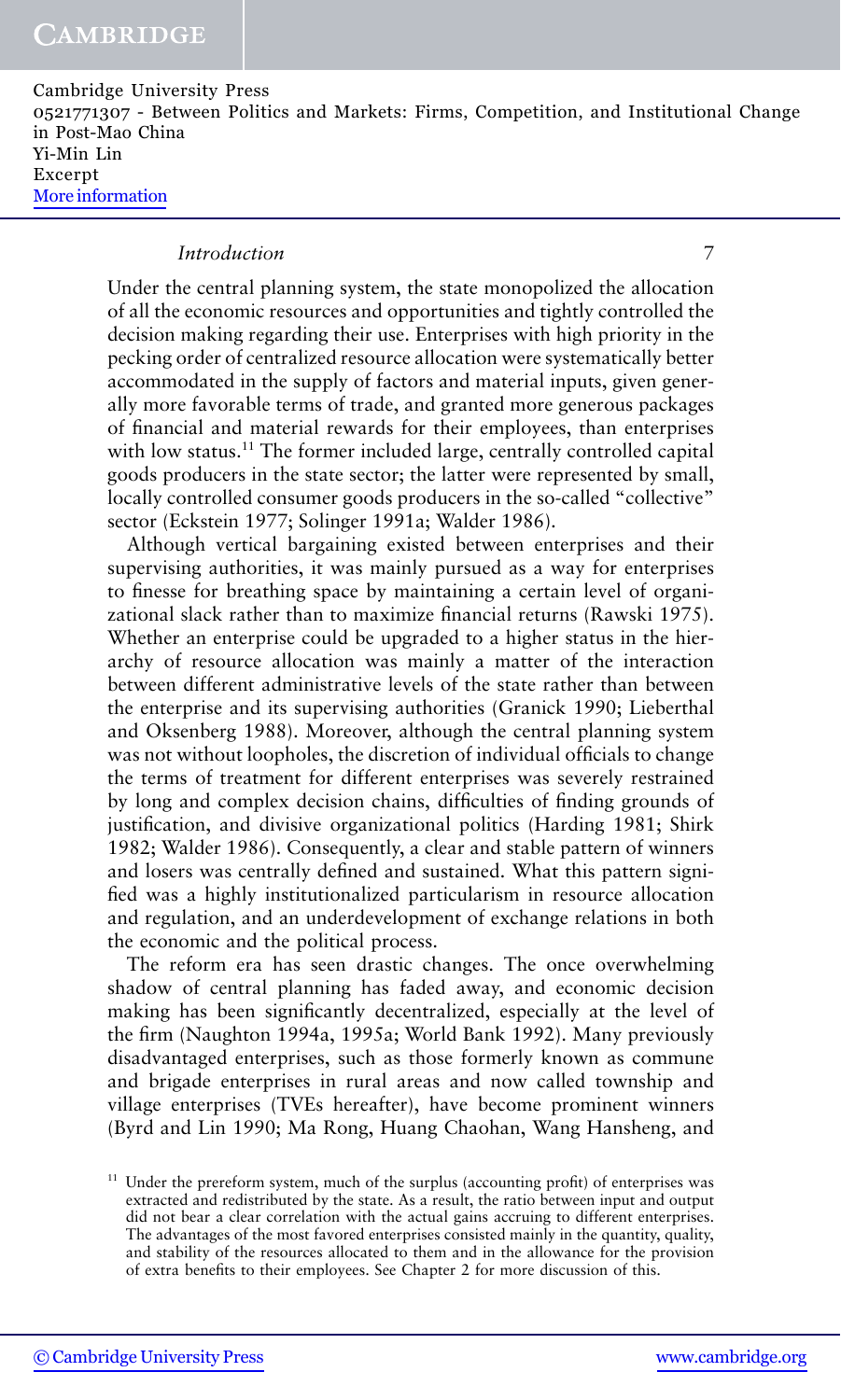## **CAMBRIDGE**

Cambridge University Press 0521771307 - Between Politics and Markets: Firms, Competition, and Institutional Change in Post-Mao China Yi-Min Lin Excerpt [More information](http://www.cambridge.org/0521771307)

### 8 *Between Politics and Markets*

Yang Mu 1994; Oi 1999; Walder 1998).<sup>12</sup> They are joined by increasing numbers of other new forms of economic organization, such as foreign capital enterprises, private enterprises, and joint ownership enterprises, which have risen from nonexistence to a solid segment of the economy, accounting for 40% of the gross industrial output and 63% of the total retail sales of consumer goods in 1998 (GJTJJa 1999: 421, 546–7). In contrast, many previously privileged enterprises, especially those in the state sector, have lagged behind in performance; some have even fallen to the ranks of losers (Steinfeld 1998; Woo 1999; Zheng Haihang 1998). As a result, one can no longer construct a clear profile of winners and losers by using a few structural indicators, such as ownership classification, administrative rank of an enterprise's immediate supervising authority, sector, and size.

Many changes have accompanied and contributed to such reshuffling of winners and losers.13 The most obvious development is the rise of markets for products and (to a lesser degree) factors, as well as a concurrent intensification of competition in these markets. This raises two questions. Does the expansion of concrete markets represent a corresponding growth of a particular modus operandi of economic activities, known as "the market," where winners and losers are determined by the anonymous interplay between demand and supply? How has the role of the state in the selection of winners and losers changed?

## Competitive Advantage in Economic Transition

To address these questions, let me begin with the notion "market." The simplest way to define market is to see it as a nexus of trade. In *Webster's Ninth New Collegiate Dictionary*, for example, the first definition of market is "a meeting together of people for the purpose of trade by private purchase and sale and usually not by auction." But such a definition often fails to capture the whole meaning of the term in use – not only in academic literature but in journalism. When market is referred to as a mode of resource allocation and economic coordination – often

 $12$  I define winners and losers in the reform era as enterprises with above or below average financial performances (see Chapter 1 for a discussion of performance indicators). I focus on the relative standing of individual cases rather than the absolute level of their performance. Seen in this light, losers need not be in the red or face immediate threat to survival, which may be sustained by a variety of economic and noneconomic factors (Meyer and Zucker 1989). Nor do those with above average performance necessarily achieve it through efficient use of resources in economic activities.

<sup>&</sup>lt;sup>13</sup> For overviews and comprehensive discussions of the Chinese reform, see Bell, Khor, and Kochhar (1993), Davis and Vogel (1990), Harding (1987), Naughton (1995a), Perkins (1988, 1994), Perry and Wong (1985), and Walder (1995b).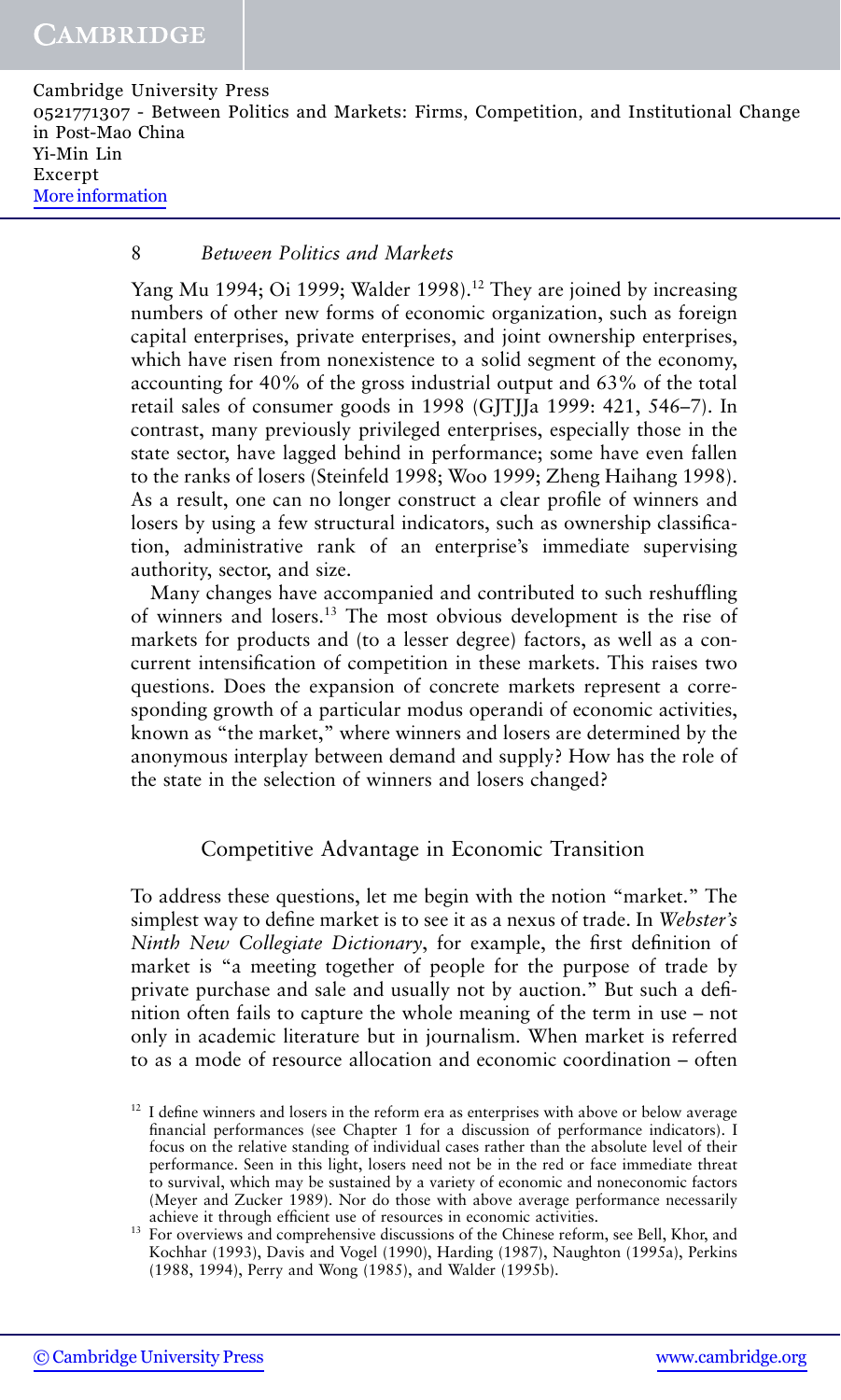#### *Introduction* 9

known as "the market" – its rudimentary function of providing a nexus of trade is seen as being integrated with two other functions: a locus of information and incentives, and a screen through which the relative payoffs to the participants in exchange are determined. The levels and ups and downs of prices may carry important information (and misinformation) to economic actors, thereby forming a frame of reference and posing positive and negative incentives to their decision making. Also, given equal protection of property rights and freedom of enterprise and trade, the payoffs to each economic organization may be subjected to the independent decisions of other participants in economic activities (especially output buyers, input and factor suppliers, and competitors) on price, quantity, and transaction. Consequently, the economic prize goes to the most efficient players while the inefficient players are penalized and weeded out. When all these three functions are brought into full play, what emerges is the ideal-typical picture of a market economy (Samuelson and Nordhaus 1985; Stiglitz 1993).

How far and in what ways the reality in advanced capitalist economies differs from this ideal type has been a matter of debate.<sup>14</sup> The relevant issue here is how this conception contrasts with economic change in a transitional economy like China's where concrete markets have been expanding and affecting the decision making and performance of economic organizations.

### **Economic Competition**

The economic competition thesis argues that the growth of markets for products and factors in the reforming Chinese economy represents a mutual inducement and consequently more or less concurrent expansion of the above three roles that markets may play.15 Such a process has taken place through piecemeal economic reform that opens up limited spaces for self-arranged trade among economic actors, especially those operating on the periphery of central planning. The competitive forces spawned

<sup>&</sup>lt;sup>14</sup> The conventional view, based on neoclassical economic theory, of Western capitalist economies as resembling this ideal type has been challenged by many studies. See, e.g., Galbraith (1967), Granovetter (1985), Lazonick (1991), and Lindblom (1977).

<sup>&</sup>lt;sup>15</sup> A contending view is the so-called big bang theory, championed by Jeffrey Sachs, of economic change in former communist economies. Despite explicit statements made by some of those sharing the economic competition thesis to criticize the works of Jeffrey Sachs and his associates (e.g., Rawski 1994a, 1995), the main difference between them is not concerned with what a well functioning market system is like – both seem to see it in the light of the ideal-typical image described above. Rather, it lies in the institutional and organizational prerequisites for such a system to emerge and take shape. See Sachs and Woo  $(1994a, 1994b)$  and Woo  $(1994, 1999)$  for summaries of the focal issues under debate and critiques of the economic competition thesis, and Rawski (1995) for a spirited rebuttal (see also Rawski 1999).